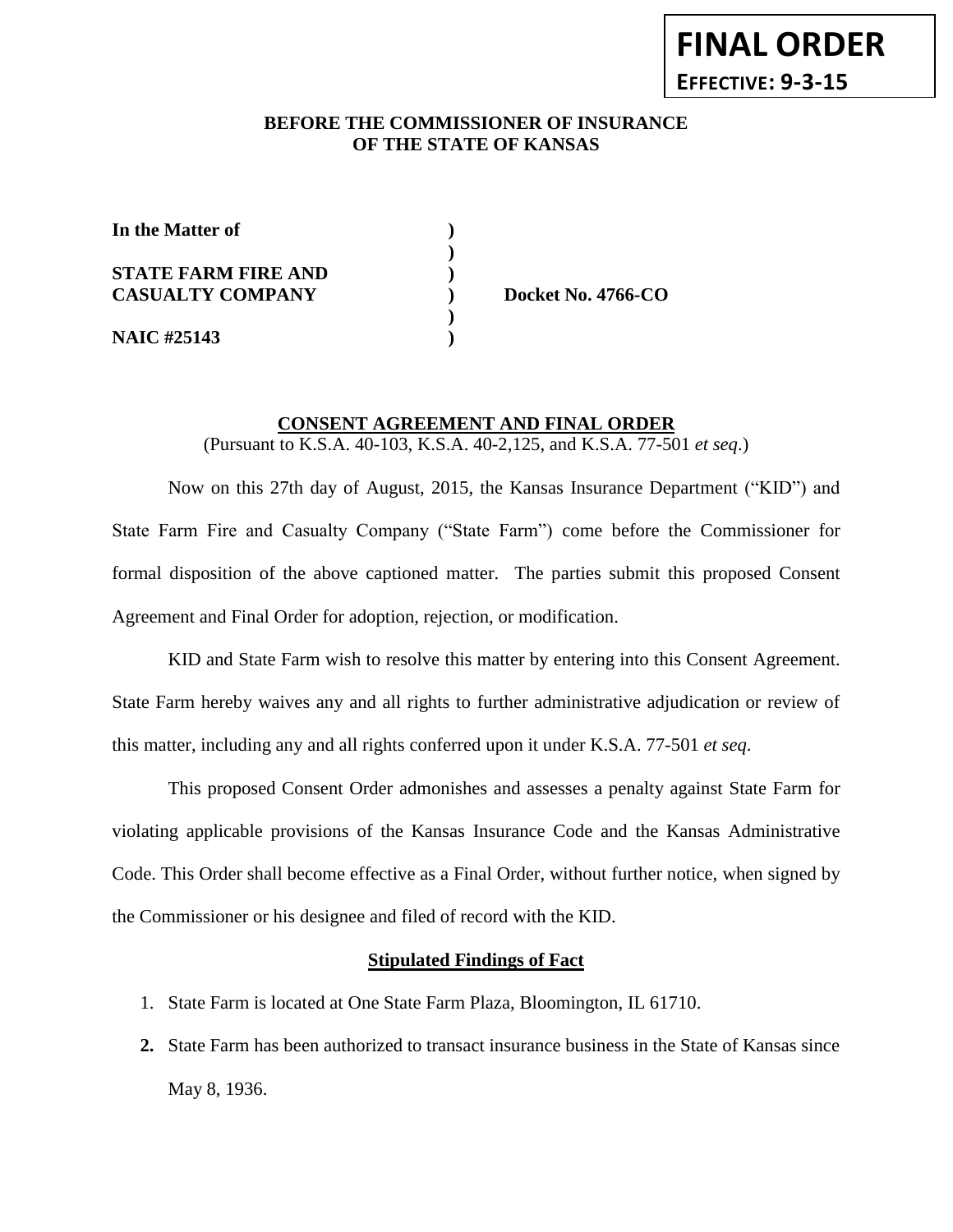- 3. On March 12, 2015, the Washington Office of the Insurance Commissioner fined State Farm \$30,000 for overcharging females under age 25 who qualified as Students Away at School. The Washington Order noted that the overcharging was a countrywide.
- 4. Thereafter, the KID requested information from State Farm regarding the premiums for coverage of Kansas consumers who qualified for the Students Away at School rate.
- 5. State Farm advised that 149 Kansas policy holders had been overcharged. The charges in question were inconsistent with the rates filed with the KID.
- 6. State Farm had refunded \$63,759.97, including interest in the amount of \$1,385.97.
- 7. State Farm did not report the overcharges to the KID.

### **Applicable Law**

8. K.S.A. 40-103 states:

The commissioner of insurance shall have general supervision, control and regulation of corporations, companies, associations, societies, exchanges, partnerships, or persons authorized to transact the business of insurance, indemnity or suretyship in this state and shall have the power to make all reasonable rules and regulations necessary to enforce the laws of this state relating thereto.

9. K.S.A. 40-955(a) states:

Every insurer shall file with the commissioner, except as to inland marine risks where general custom of the industry is not to use manual rates or rating plans, every manual of classifications, rules and rates, every rating plan, policy form and every modification of any of the foregoing which it proposes to use. Every such filing shall indicate the proposed effective date and the character and extent of the coverage contemplated and shall be accompanied by the information upon which the insurer supports the filings. A filing and any supporting information shall be open to public inspection after it is filed with the commissioner, except that disclosure shall not be required for any information contained in a filing or in any supporting documentation for the filing when such information is either a trade secret or copyrighted. For the purposes of this section, the term "trade secret" shall have the meaning ascribed to it in K.S.A. 60-3320, and amendments thereto. An insurer may satisfy its obligations to make such filings by authorizing the commissioner to accept on its behalf the filings made by a licensed rating organization or another insurer. Nothing contained in this act shall be construed to require any insurer to become a member or subscriber of any rating organization.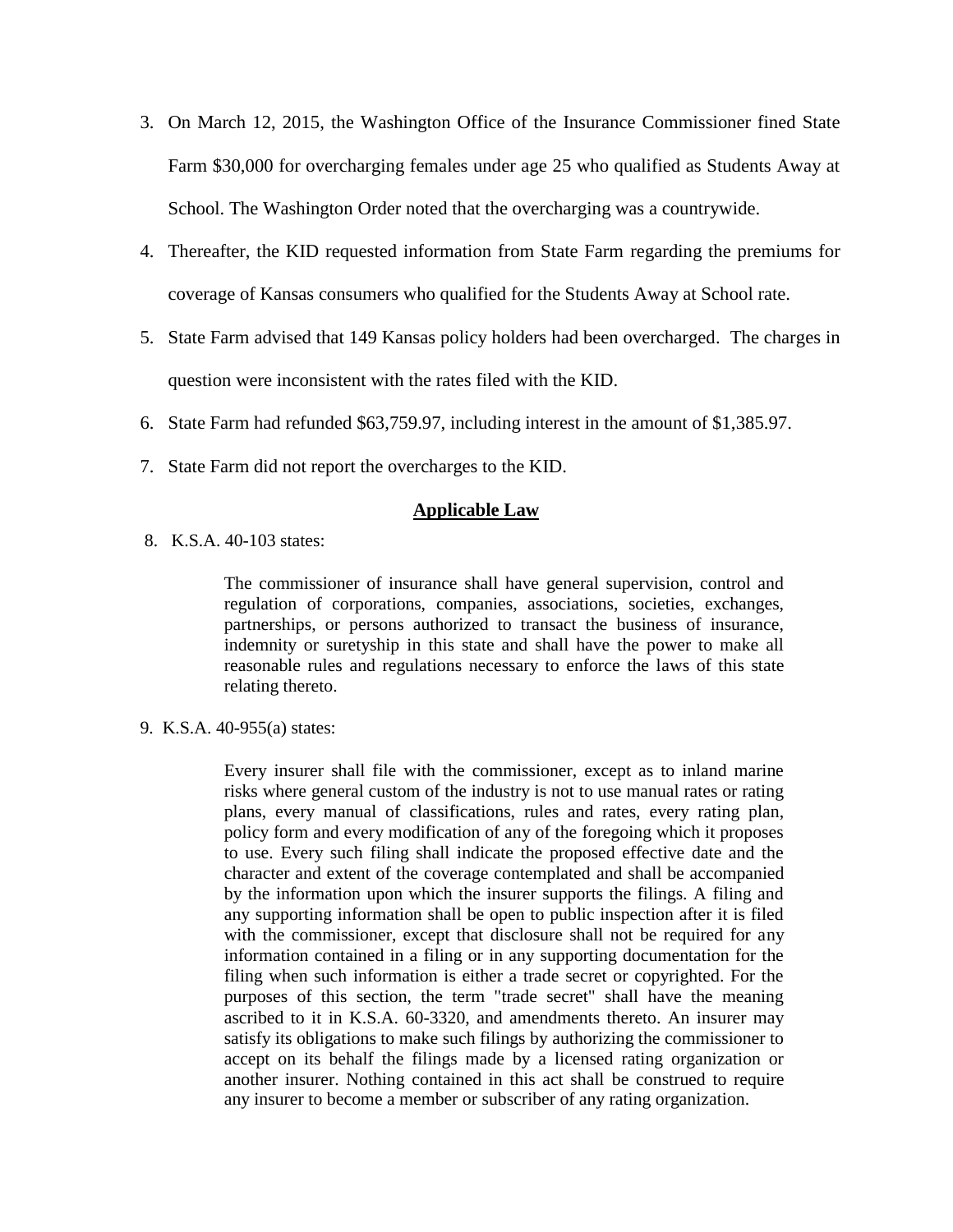10. K.S.A. 40-954(g) states, in part: "Once it has been filed, use of any rating plan shall be

mandatory . . . ."

11. K.S.A. 40-2,125(a)(1) states, in pertinent part:

If the commissioner determines after notice and opportunity for a hearing that any person has engaged in or is engaging in any act or practice constituting a violation of any provision of Kansas insurance statutes or any rule and regulation or order thereunder, the commissioner may in the exercise of discretion, order any one or more of the following:

(1) Payment of a monetary penalty of not more than \$1,000 for each and every act or violation, unless the person knew or reasonably should have known such person was in violation of the Kansas insurance statutes or any rule or regulation or order thereunder, in which case the penalty shall be not more than \$2,000 for each and every act or violation.

#### **Conclusions of Law**

Based upon the Findings of Fact and the applicable Law cited above, **THE** 

#### **COMMISSIONER OF INSURANCE MAKES THE FOLLOWING ORDERS:**

- 12. The Commissioner of Insurance has jurisdiction over this matter pursuant to K.S.A. 40- 103.
- 13. State Farm has violated K.S.A. 40- 954(g) and K.S.A. 40-955(a).

## **Orders**

 14. Based on the Findings of Fact, Applicable Law and Conclusions cited above and pursuant to K.S.A. 40-2,125(a)(1), **IT IS ORDERED, BY THE COMMISSIONER OF INSURANCE** that State Farm shall pay a monetary penalty of \$10,000.00 for violations of K.S.A. 40- 954(g) and K.S.A. 40-955(a).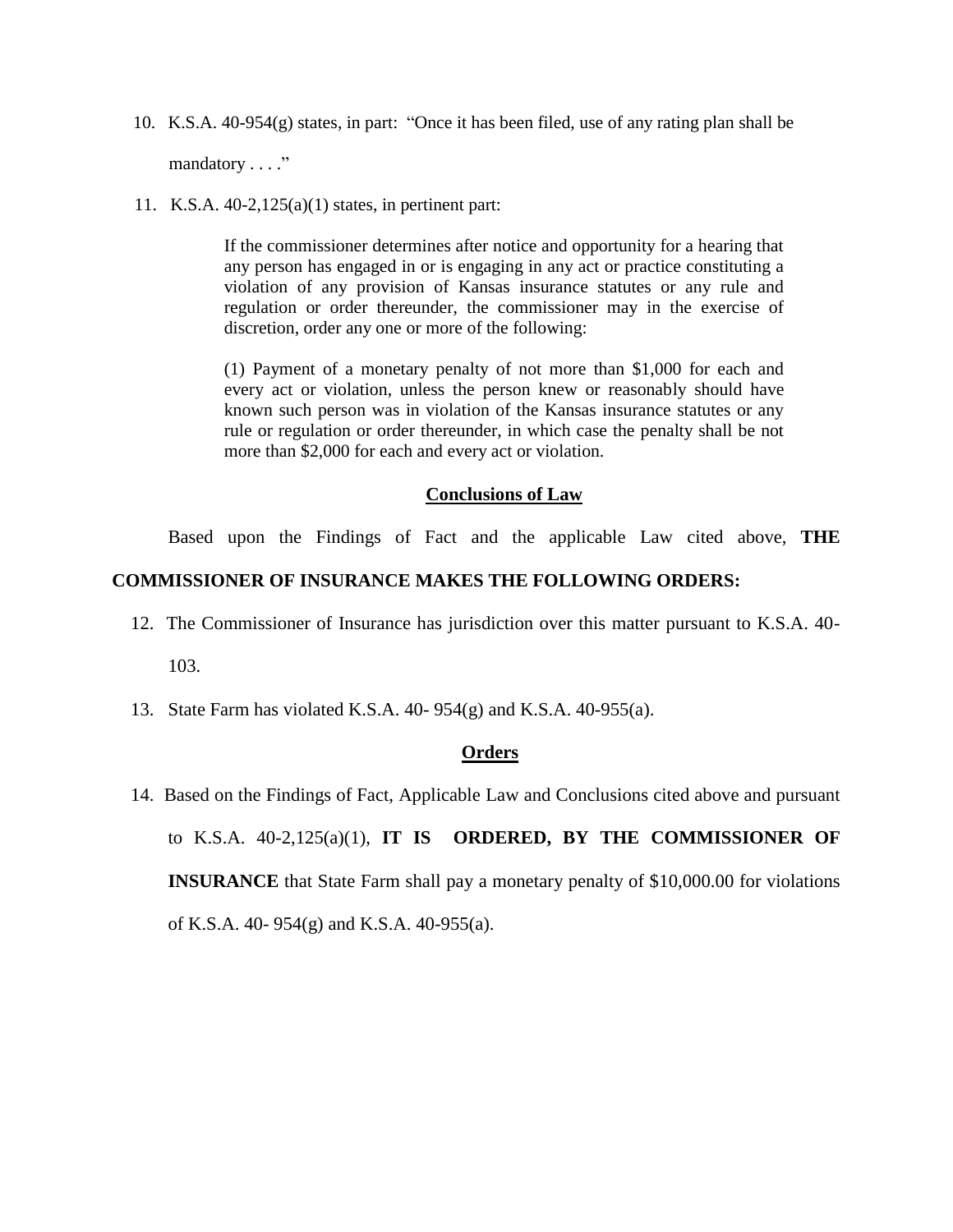# **IT IS SO ORDERED THIS \_3rd\_ DAY OF September, 2015, IN THE CITY OF TOPEKA, COUNTY OF SHAWNEE, STATE OF KANSAS.**



 $\angle$ s/ Ken Selzer $\frac{1}{\angle}$ Ken Selzer Commissioner of Insurance

BY:

 $\angle$ s/ Diane Minear $\angle$ Diane Minear Interim General Counsel

By:

 $\angle$ /s/ Steve Harr $\angle$ Vice President and Actuary State Farm Insurance Company